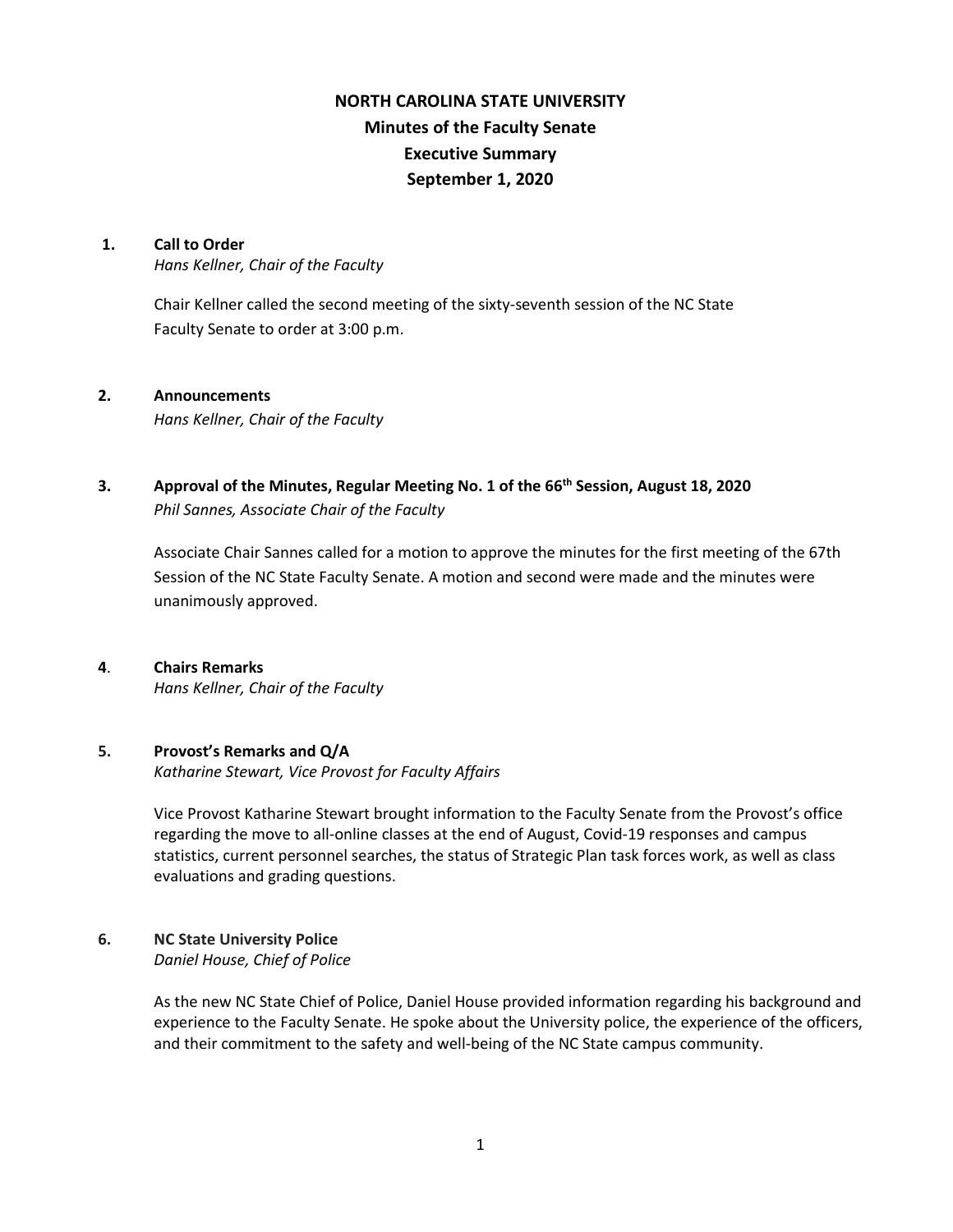### **7. Institutional Equity and Diversity Updates**

*Sheri Schwab, Vice Provost, Institutional Equity and Diversity, NC State University*

Vice Provost Sheri Schwab brought information to the Faculty Senate regarding the upcoming NC State Racial Equity Summit on October 15th, as well as university-wide efforts to address and respond to racial equity and diversity issues within the NC State community.

## **8. Old and New Business**

**None**

## **9. Issues of concern**

Faculty Issues of Concern can be submitted at any time to a Senator, the Chair of the Faculty, or to [Faculty\\_Senate@ncsu.edu](mailto:Faculty_Senate@ncsu.edu)

#### **10. Adjourn**

The meeting was adjourned at 4:30 p.m.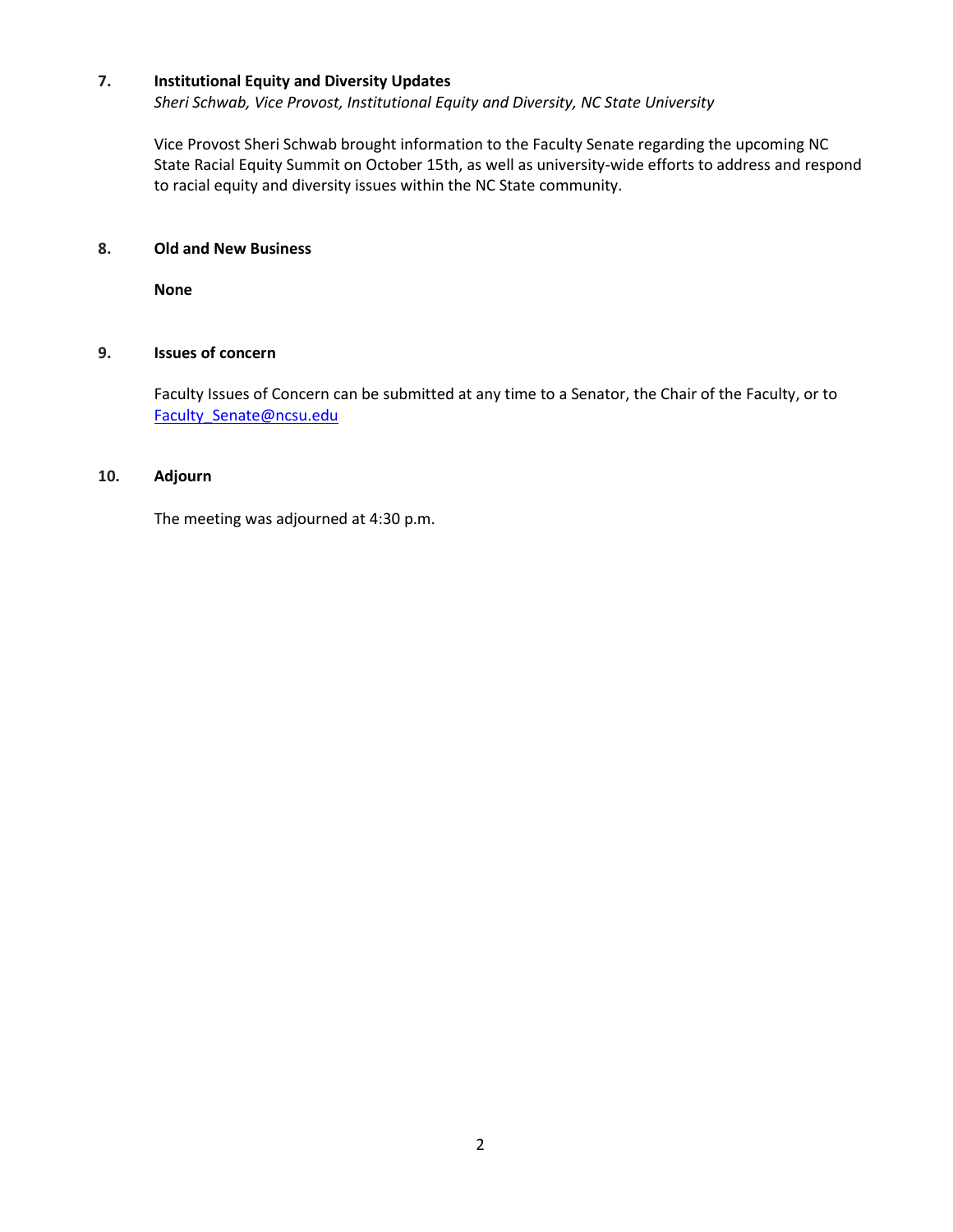## **NORTH CAROLINA STATE UNIVERSITY Minutes of the Faculty Senate September 1, 2020 3:00 p.m.**

#### **Regular Meeting No. 2 of the 67th Session Via Zoom September 1, 2020**

**Present:** Chair Kellner, Associate Chair Sannes, Chair-Elect Berry-James; Parliamentarian Funkhouser; Senators Ashwell, Bass-Freeman, Bernhard, Boyer, Carrier, Collins, Darhower, Duggins, Erdim, Flinchum, Gerard, Gunter, Isik, Jacob, Jordan, Kirby, Kittle-Autry, Koch, Kuzma, Kuznetsov, Little, Lunardi, McGowan, Nelson, Nicholas-Parker, Pinkins, Reiskind, Riehn, Taylor, Thuente, Vincent, Williams, Yoon, Zagacki

**Guests:** Roy Baroff, Faculty and Staff Ombuds; Katharine Stewart, Vice Provost, Faculty Affairs; Courtney Thornton, Associate Vice Provost, Academic Personnel & Policy; Daniel House, Chief of Police, NC State University; Sheri Schwab, Vice Provost, Institutional Diversity & Equity; Marc Hoit, Vice Chancellor, OIT; Paula Gentius, Chief of Staff and Secretary of the University

## **1. Call to Order**

*Hans Kellner, Chair of the Faculty*

Chair Kellner called the first meeting of the sixty-seventh session of the NC State Faculty Senate to order at 3:01 p.m.

#### **2. Announcements**

*Hans Kellner, Chair of the Faculty*

*See the back of the agenda each week for committee activity and announcements.*

#### **Chair Kellner made the following announcements to the Senate:**

- 1. For those of you who are concerned about athletics and not attending athletic events. I just wanted to tell you that it's my understanding from the special meetings I get to go to that's possible to buy a cardboard cutout of a fan that they will place in the stands that can be your surrogate. And I thought that this definitely showed the think and do spirit of NC State and we might all consider that, purchasing a fan like purchasing a substitute during the Civil War.
- 2. Some of you who are new to the Senate have confronted the daunting reality of committee assignments and I just want to say a word to you. You are automatically well not automatically because I do it, but that's about as automatically as you're going to get, placed on a Senate standing committee, one of the four; Academic Policy, Personnel Policy, GoCore, or Resources and Environment.
- 3. But most of you will also be called upon to serve on one of the university standing committees or academic advising committees, they are somewhat different in the way they are handled, but they proliferate and they almost invariably require someone from the Senate and so many of you have participated, will participate, or be assigned, suggested,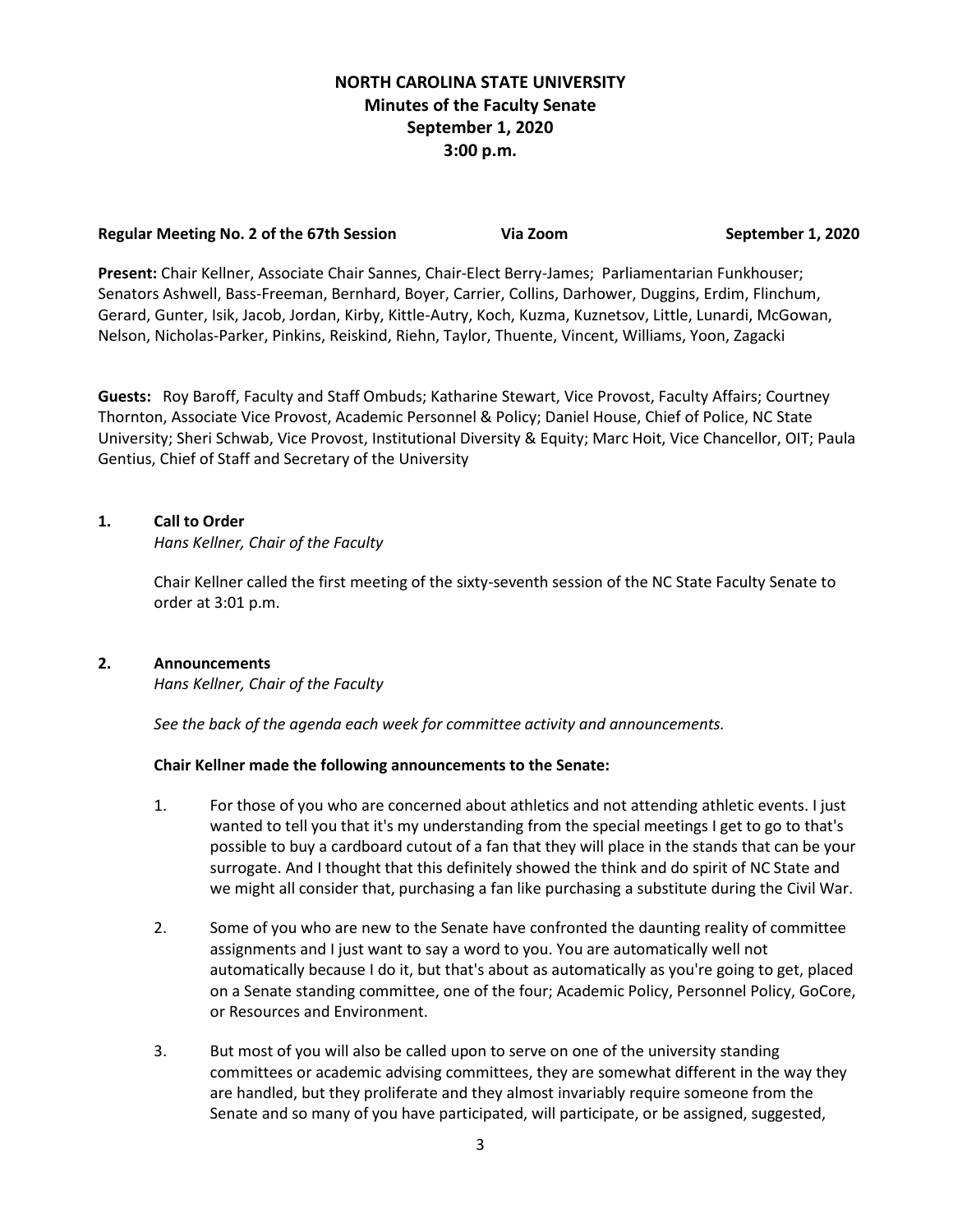coaxed to sit on these. Some of them, the ones I was always fortunate enough to sit on, meet rarely and don't have the most momentous agenda. But some, I confess, are real work. I hope I've chosen well in suggesting your names for these committees, so that's part of your service. It's too bad we can't do cardboard cutouts to send to the university standing committees, but we're working on that, I guess.

- 4. One of the things that I'm certain the Provost was going to talk about today, and maybe Dr. Stewart will at greater length, is the Strategic Plan. We have reached that moment in the strategic planning process when the committee's having turned in their reports, I believe the beginning of this month, beginning of last month, are ready to have what they call a reveal in the arts world, and put them out there for your Strategic Plan committees are always somewhat questioned by the faculty in that there always seems to be too few faculty and too many other things on these committees and why couldn't I get in.
- 5. To be fair, most of the meetings were open. But in the world of Zoom, what does that really mean? So now's the time to read what was written and to comment. Nothing is carved in stone yet, I don't think, and there'll be lots of pushing, pushing, and taking when the whole thing goes behind the curtain, as I recall the expression was 10 years ago, and what comes out will be probably unrecognizable. Anyway, so take a look any of these things that are of interest to you, even if it's lifelong education and credentialing, which is the committee I sat on.
- 6. Today we're going to hear comments from the racial equity summit, which is, as I understand it, a process that will be rolling and moving for a good long time. The Chancellor is very interested in this, and it is overseen by Sheri Schwab, who will be speaking later today. Just this morning, a guidance coalition, which is a phrase I've never come upon before, has been named or requested to join, to acknowledge that they've come. So that's the group; the guidance coalition of the racial equity summit.
- 7. Some of you, including me, will have gotten a letter quite recently quite strategically timed, about the creation of a North Carolina State chapter of the American Association of University Professors. I just wanted to mention that in passing, we won't be taking it up, certainly at this meeting, maybe not in any meeting but there it is; you should be aware of that.
- 8. The issue of testing medical testing, we talked about. A lot people who are really concerned about the health situation on campus as who is not, and who is not? Thinking of testing, I've been struck by what's been said about the testing situation. Now I'm no authority here and I haven't pulled in Amy Orders or Julie Casani to talk about this, but I'll just say that an awful lot of testing is going on, and it is very expensive. When I heard the cost, I did a double take. But the university is working with a surveillance model of groups who are going to be followed through time; staff groups, faculty groups, age cohorts, dorm cohorts, and so forth, to keep checking to find out where further interest might be. At least that was the plan as of this week.
- 9. One more thing. I suppose I should mention the PEER process that Jade Berry-James has been leading the way on for the faculty, with the Chair-elect of the staff senate, Helen DiPiertro. This is a process by which they hope to set up some sort of an internal lending bank for staff and faculty who are temporarily financially challenged; not a gift, not a bank or of any of that sort. So when this was explained to the Chancellor, who would not exactly understood that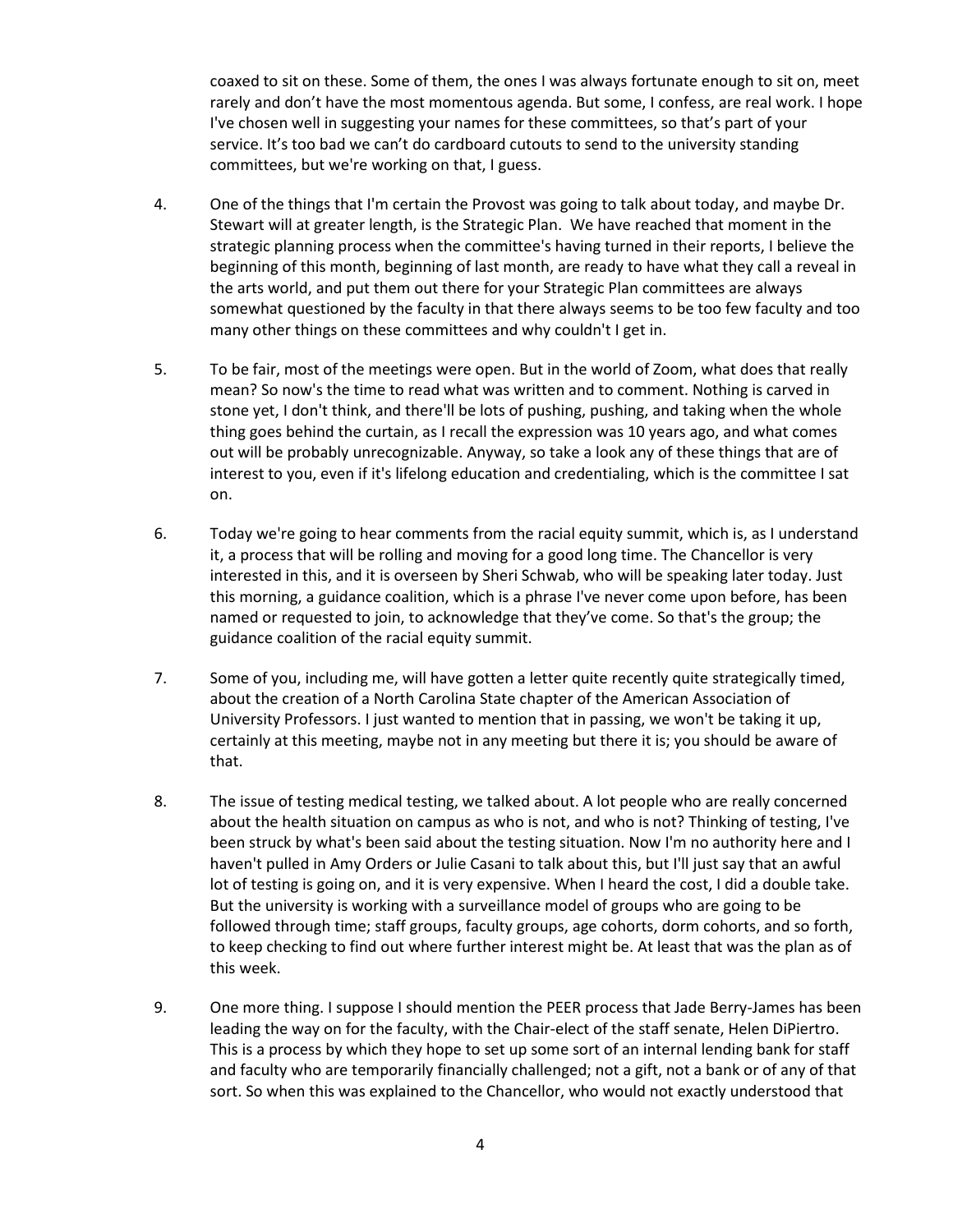this was a lending situation, he was a little less wary. It is a significant thing. It was inaugurated by Roy Baroff, and I thought I would have to mention it here.

10. One more final matter, we have a 603 case. I can't say anything about it as a 603 case, but this is about the most important and serious kind of case that there is. And I just wanted to say a word or two about the involvement of faculty governance in the 603 and 607 kind of cases. It is an engaged, serious multi-level, not in terms of any of the outcomes but in terms of overseeing inaugurating the process and making sure that all of the regulations are properly followed. This is very important, perhaps one of the most important things that we do. Don't overlook the 603/604/607 stuff when it comes time to elect individuals for the pool of people who may be picked for hearing or grievance panels.

### **3. Approval of the Minutes, Regular Meeting No. 1 of the 67th Session, August 18, 2020** *Phil Sannes, Associate Chair of the Faculty*

Associate Chair of the Faculty, Phil Sannes, called for a motion to approve the minutes for the first meeting of the 67th session of the NC State Faculty Senate. A motion and second were made and the minutes were unanimously approved.

#### **4**. **Chair's Remarks**

#### *Hans Kellner, Chair of the Faculty*

While looking for something and not finding what I was looking for in the minutes in my office, I did come upon something from 2009 that I found interesting and I thought I would mention it here. In 2009, there was a whole, I thought an endless, series of PowerPoint slides on washing your hands, on social distancing, on not doing this, not doing that and so forth. We've been here before. It was all about H1N1, and I found that very interesting. I found that very interesting because that was the year when I was off the Senate for just a year. But then it occurred to me just now flipping through the almanac of the *Chronicle of Higher Education*, that the great turning points of the creation of the consolidated University, 1960, the creation of the system and so forth. But we are here right now, in one of the great turning points. And I'm not talking about the pandemic or anything like that. I'm talking about the first years when the majority of our undergraduates are female.

It strikes me that this is a, I dare not say a turning point, but this is truly a momentous thing for this university. And now, of course, it's true throughout the country; 55.4% of the students at four-year research, public institutions are female. The fact that NC State, which even when I got here and I consider myself something of a newcomer at 16 years, was so different, so different and had such a different tradition. It's really remarkable, in my opinion.

At this point I was about to say some things meant to secretly harangue the provost, but it won't do any good because the provost isn't here right now and Katharine knows very well what I'm having to say because she's already heard me say it.

We've got another semester coming folks and we don't have a calendar yet. And we have people who are working very hard in the committee, one of which contains a former senator, who are in my opinion stuck in neutral on this. It seems to me that the variables are either we go to a kind of tightened up late- starting semester with no vacation days, like the one we're in now, or we go for the regular old posted one. The other variable is the method of instruction. If we're going to go full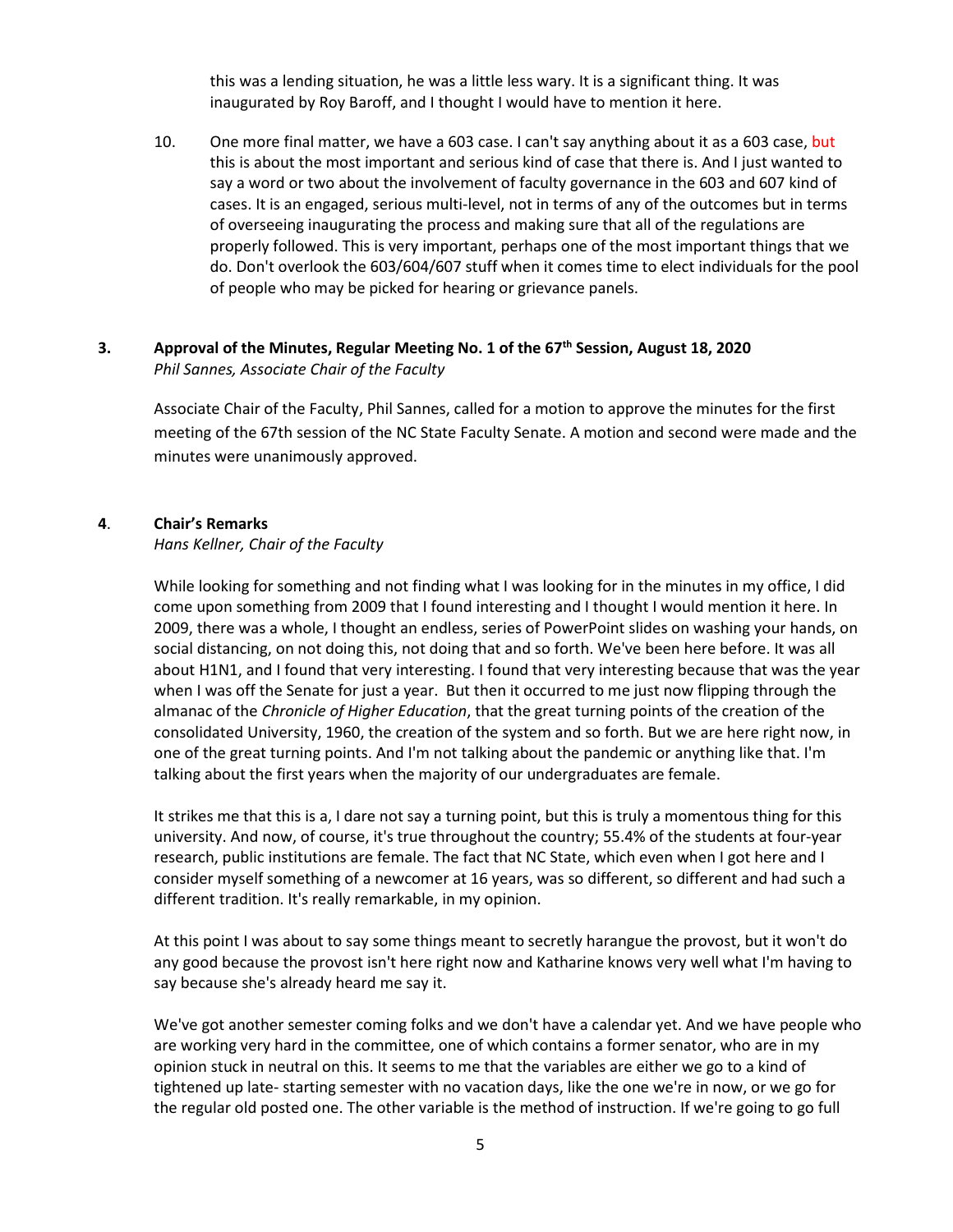bore face-to-face, and normal, then either one will do. If we are not going to do that, if we're going to go remote, only the compressed one will do. But we don't know which method of instruction will be using because we don't have any of the evidence that will be needed to make that decision.

So it seems to me, as the poor old Chair of the faculty, that it makes sense to go with the one calendar that can accommodate either possibility and that seems the logical thing to do. That is an opinion that has no weight at all. Well, that's not true, but I'm expressing my opinion here. Rather, rather than interrupt the meeting I was in yesterday, I'll just say it out here and the provost can't hear.

Senator Kittle Autry provided an update from those of us who are on that calendar committee: We met today for two intense hours of discussion, and the report from Louis Hunt was that we would get a decision on the spring calendar probably next week they understand of course the fact that we all want to have that information as quickly as possible, and so they do anticipate us getting that quickly. That's probably the most salient summary. We did make some other decisions and voted to approve a few things. But since it's not an agenda item, I don't want to take up too much time.

There are concerns among the staff, and I gather that the staff is at times reluctant to be too forthcoming about them. I infer this from comments from the staff Senate Chair and from comments made by the head of facilities, that that there are concerns and the about health matters and security that they want to address. I think we ought to be aware of this. I don't think we have any particular role in it but they're making themselves known.

I've been interested in how many students are on campus, were on campus, should be on campus and might be on campus. So it's my understanding that the normal full number on the campus is 9,500 or so. By a week and a half ago, attrition had taken it down to about 6,000. The number that would lead towards a situation where there would be no roommates would be 3,000 to 4,000 students on campus,. You can do that and spread them out so that no one has a roommate, but that's not the goal. The goal is to get things down to a situation where no one has to share a bathroom. And that number is about 2,000, which is approximately the number that they're aiming for on campus. That's what I've heard recently. I don't know, sending many students home, how that affects that because there are a lot of students here who can't go home, shouldn't go home, and aren't going home. But those numbers are numbers that are of interest to me.

One thing that the Chancellor asked, and I gather is asking other people in the administration, is the question, what are we learning from this situation that we find ourselves in. What are we learning about remote learning, for example, what what's good about what's, what's not good about it, how can we improve it, what parts should we keep? What about remote administration? What about offices, do they all need to be staffed on campus all this time? That kind of technical stuff.

And they'll figure that out, I'm sure, but I was thinking about something from a faculty perspective. What does this do to faculty life? What is lost when you don't have a department? A physical department? I'll tell you what's lost when you don't have a Faculty Senate; about 80% of what you can do is right there in the room. There's a lot there that is lost when you are physically dispersed and displaced. My opinion, and maybe there are positive things as well, but I haven't come upon them too much. Collegiality, for example; the personal. Since I consider the Faculty Senate to really function on personal relationships and the meetings and the people you meet in your committees and so forth, I think it's a great toll.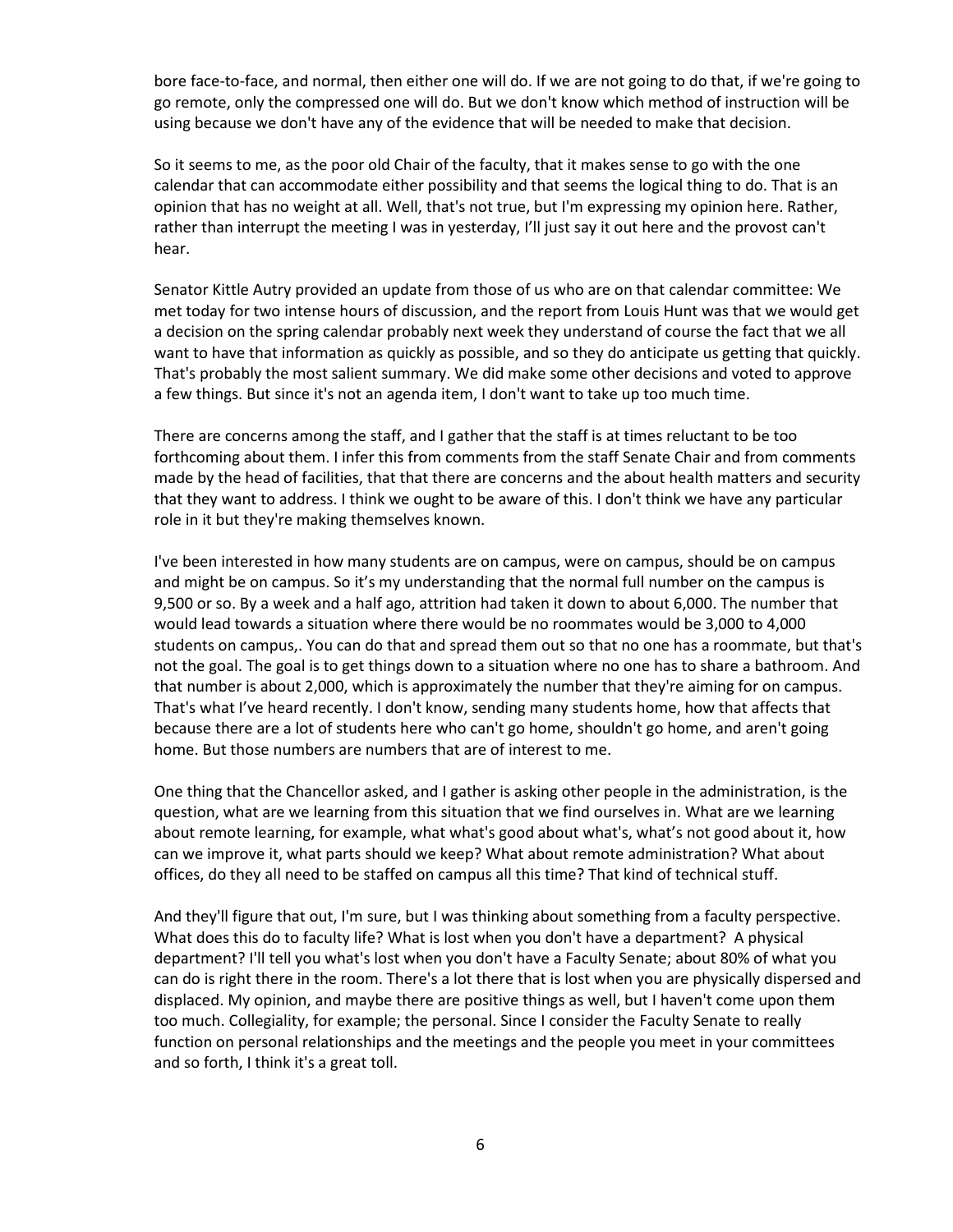I wanted to conclude my comments with I will just note, thank you to the Chancellor and thank you to the Provost for their time and for their inclusion of me and Chair of the Staff Senate in deliberations of all sorts. I never know what's coming my way, but it keeps coming and it is important to us all, in my opinion, and much appreciated."

#### **5. Provost's Remarks and Q/A**

*Katharine Stewart, Vice Provost for Faculty Affairs*

"Thank you, Hans, and thanks everybody for being here. Thanks for your time. It's good to see you all.

I will run through the announcements that I was provided in my role as Provost substitute. I'll run through those fairly quickly; I think most of them you're familiar with, and then I'll do my best to answer questions that you may have to the best of my ability.

It's been, as you all know, an absolutely chaotic two weeks, or at least it has felt that way to me. Maybe it hasn't felt that way to all of you has felt pretty chaotic, to me, and many of my colleagues. We have moved to remote instruction for our undergraduate courses, we extended our census date until August  $28<sup>th</sup>$  after a period of time where we hoped we would not see the rise of COVID clusters in our residence halls. We did begin to see those clusters arise and we began reducing the presence in residence halls, requiring move-out unless an exception was granted. Then on Thursday of last week, we announced that we would be providing a two-day break in classes. Those classes will be made up on Monday, November 16 and Tuesday, November 17. That delays the first day of exams until Wednesday, November 18 and we will conduct exams over a five day period, excluding weekends, continuing through Tuesday, November 24.

So all of that has been sent out in a flurry of memos, as you are no doubt aware. I'm going to post in the chat, a link to the university's testing and tracking website. This is what some people refer to as the dashboard. This is where we track cases of COVID that are reported to us, or that come through our testing center. I'm just sharing that with you for those of you who haven't spent time on it.

We have, since August 11, identified more than 800 individuals from testing and self-report, and over 25 clusters. You'll also know that we track the number of people who are in off-campus isolation or quarantine as well as the proportion of our on campus quarantine rooms that are available. You can see that right now we have about 40% of our quarantine rooms that are available, which is down pretty significantly from the start of the semester.

I do want to also remind you that the search for the Vice Chancellor and Dean for the Division of Academic and Student Affairs is ongoing. Again, I'm trying my hand at Zoom magic here, and posting another link. If you copy that link into your browser it will take you to the web page for the search for the Vice Chancellor and Dean for the Division of Academic and Student Affairs. That search resumed recently after postponing in the spring.

We will have three finalists on campus in September, the first Lisa Zapata, will be here starting tomorrow and Thursday. The open forum is tomorrow from 10:15 – 11:15 a.m., and a link to that open forum will be on the web page. For each of the other two finalists, their information, their names and CVs will be posted on the search website two days prior to each of the next interview dates. The next interview dates are September 21st and 22nd, and September 29th and 30<sup>th</sup>, for those of you who are following that search closely. We certainly encourage your participation in the forum and providing feedback.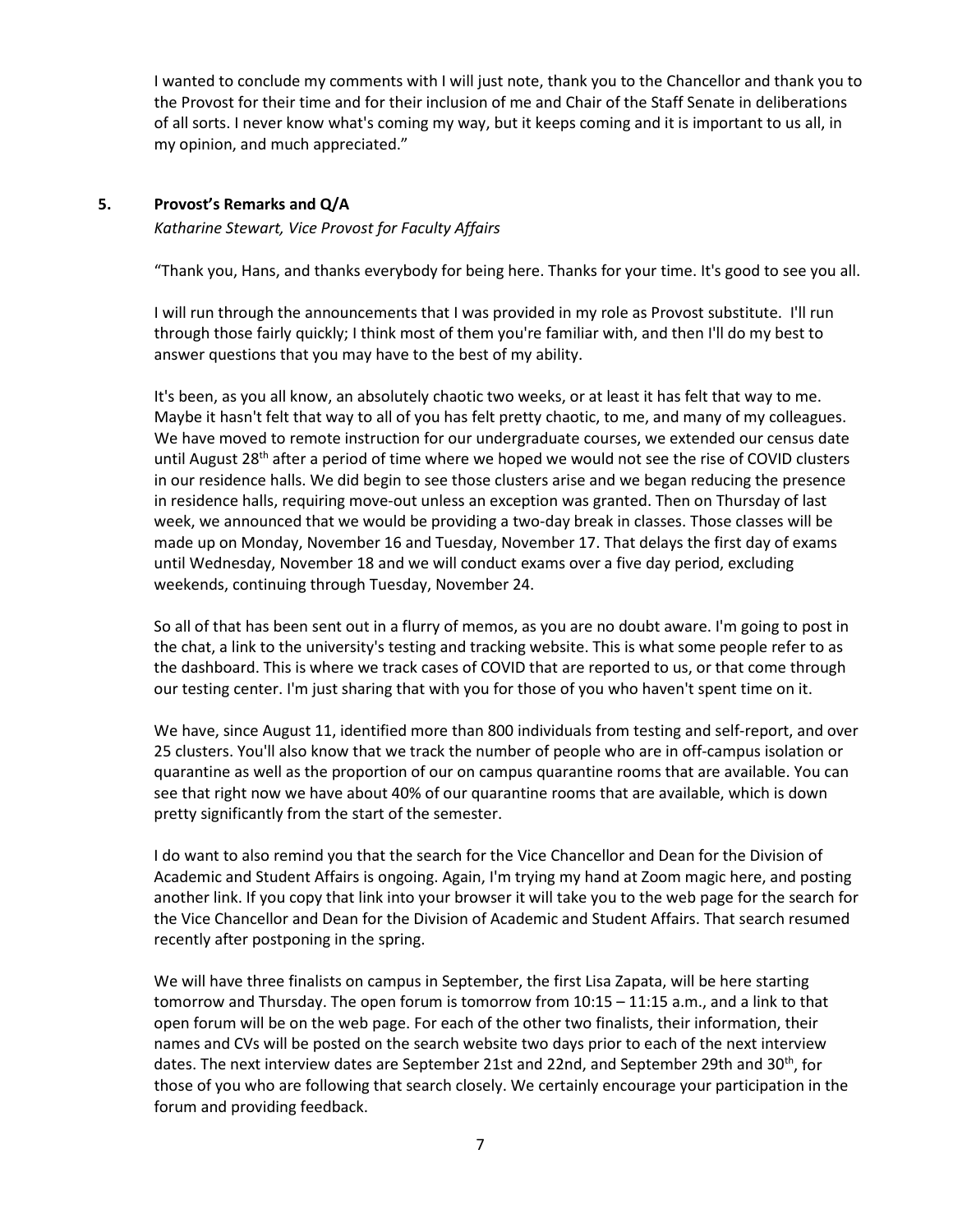I will also share the link to the Strategic Plan task forces. As Chair Kellner mentioned, all of the strategic planning task forces have posted their reports to this website. You can read them at your leisure, for entertainment and or enjoyment, whichever you wish. And I really do want to join with Chair Kellner in encouraging you to do so. There is a feedback form available on this website and through Monday, September  $21^{st}$ , feedback from the entire campus community is welcome. It can be on multiple reports or just one report. But the steering committee would especially like to hear from you about if there are elements of any particular report that strike you either particularly positively or particularly negatively, let the steering committee know why. If there are elements of a report that you think would have a particularly powerful effect on the university, let the steering committee know why. And if you see things that, in your opinion, are cutting across multiple task forces and you feel may need to be highlighted as cross-cutting themes or especially high priority themes, please point that out to the steering committee. That last one is I think especially important because that's what they're going to be looking for when they, as Chair Kellner says, go behind the curtain. They'll be looking for cross-cutting themes, and I think if you see them and you point them out, that's one way to kind of steer the steering committee. So I would encourage you to do that.

The timeline for the strategic plan after campus feedback is received on Monday, September 21st, they will bring that together and they will then share a draft of the new plan. I'm not sure exactly when that new plan will be shared, but it will be shared with plenty of time for review and comment. The plan is to finalize it in time for the February Board of Trustees meeting. So we will spend most likely the rest of this semester working on the strategic plan. So you'll see another iteration of it.

Those were the big announcements that I had from the Provost. If there are other questions or concerns, I would be happy to do my best to answer them."

#### **Questions and Discussion**

Hans Kellner: I asked you to give us some information about matters of grading and some other technical things, the sort of things that the Associate Deans get concerned about. One of the things had to do with pass/fail, and whether, in general, the kinds of flexibilities that were put in place when we went suddenly online last March remain the norm, remain the way we're doing it now.

Dr. Stewart responded, "Yes, so let me address a few of those items. And if I don't hit all of them, please nudge me. A few things that I can say will be very similar to the way that last spring went is that we will have options for students to elect an S/U grade for their courses. That is posted on the website. I do believe there is an extended drop period. I'm not sure what those deadlines are again they're on the website. I saw Courtney join the meeting. So I might ask Courtney to see if she can use her Google mastery and maybe post some information in the chat about that. But yes, we will allow students to do pass/fail, as you say, or S/U as it's called here. The other thing I will remind all of you is that Class eval, just as we did in March, we took the quantitative items, those 12 items that are scored one to five on the student course evaluation instrument class eval, we took those off of the spring evaluation and just had some qualitative questions for students to answer. We will be doing the same with the fall, and we will also be doing with the fall report what we did with the spring class eval reports, which is for faculty who are downloading a class eval report for their RPT dossier next year, the Fall 2020 results will not appear in their RPT class eval report. There's a summary report that you have to print for your RPT dossier. And the spring 2020 and summer 2020 and fall 2020 class eval reports will not appear in the reports that go into the RPT dossier.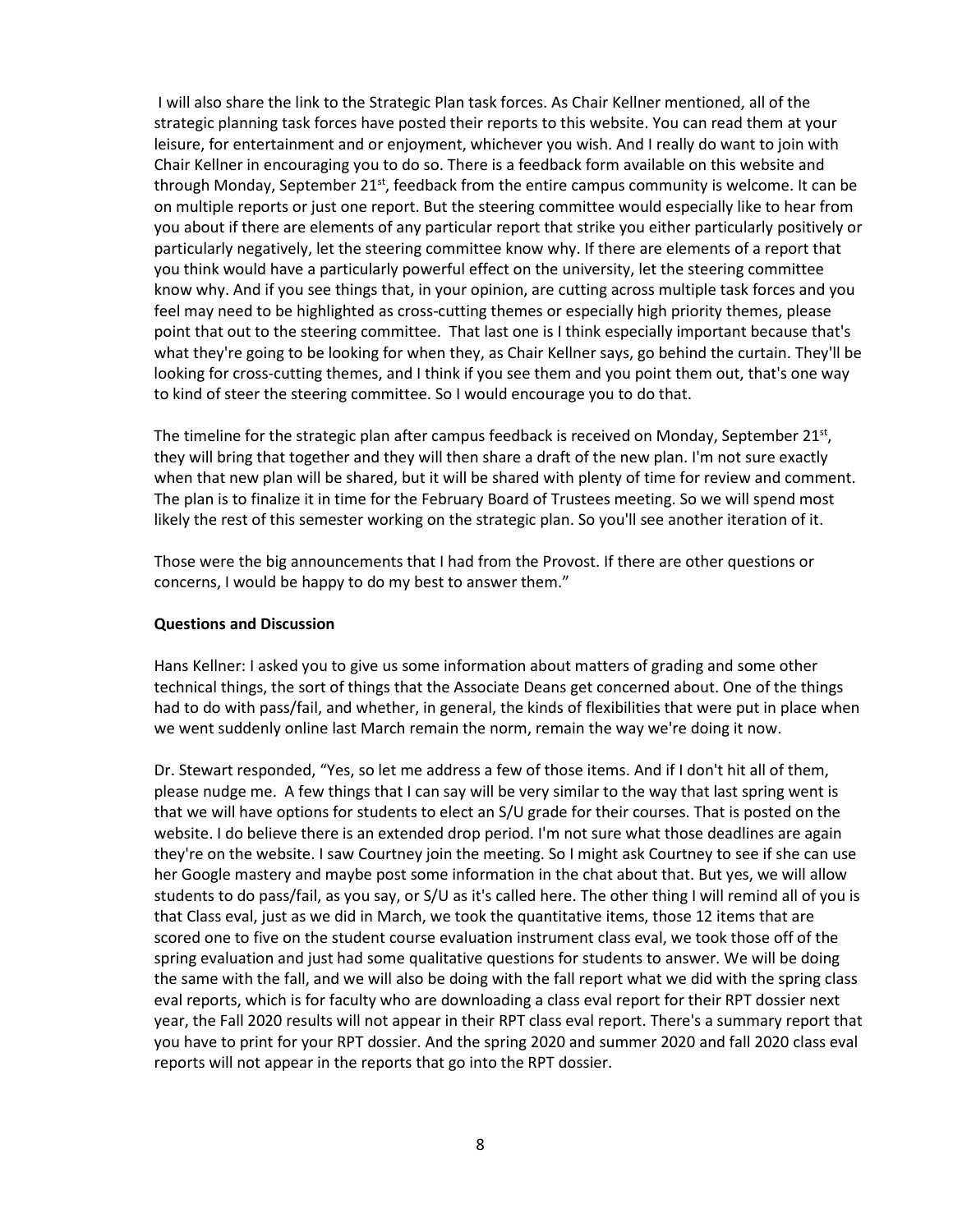In lieu of that what we are encouraging, and there's a link on the provost website I'll link to when I'm finished with this, we are encouraging faculty to use section 2B of their promotion dossier, which is the teaching section of the dossier called Instructional Development, and it's an open section. Faculty can do with it what they will, and we're encouraging faculty to use section 2B of their dossier to describe what they have done in terms of curricular innovation and development in response to the pandemic if they wish. That is up to them.

Similarly, I'll take this point of privilege while I have the virtual lectern to remind you to remind your colleagues that tenure clock extensions will be automatically granted for a faculty member who is on the tenure track, pre tenure, and wishes to request a clock extension for the reason of being affected by the pandemic. All they have to do is complete a clock extension request form, get it signed by their department head and their Dean, and write COVID-related in the reason, and it will be automatically approved."

Senator Kuznetsov: So there were some serious violations of nine months contracts in our department, nine months faculty contracts in mechanical and aerospace engineering. These include we were given a deadline for the annual evaluation in June 2020 and we were required to submit by that date and have a meeting with the department head. We were given a deadline in July for preparing a draft of our statement of faculty responsibility. We had faculty meetings the whole summer, every week or every two weeks, and participation was required. We had a faculty search in June and we were required to take part in the seminar by a candidate and then we were required to vote on that in June. So my question is how the Provost office views that.

Dr. Stewart responded, "Yes, it has certainly been a chaotic summer and there certainly has been a lot of movement in the summer, much more so than we would expect. In general we would not expect routine duties like annual reviews or regular faculty meetings, things like that, to be a requirement in the summer. We would expect routine duties to be fit in in the nine month contract as much as possible. There may be an urgent reason for a search. There may be a candidate that people are trying to get and the time is running out, that candidate has a competing offer. So there may be a compelling reason to pull faculty in wherever possible for things like that. But I agree with your implied comment that routine activities should, as much as possible, be pushed into the nine month contract. I agree with you about that. I can follow up with you about your specific concern in your department so that we can follow up specifically on that. I'd be happy to do that."

Senator Kuznetsov: My second question is about including teaching evaluations into our annual report. So in my annual report, the department head included the spring teaching evaluation.

Katharine Stewart responded, "We did say that the teaching evaluations would be available and provided to both the faculty member, the class eval part of the class evals, even for spring and summer and again for fall 2020, that they would be provided to both the faculty member and the department head. So, for purposes of formative evaluation and conversation, they would be made available. They just weren't being put in the RPT dossier report. What I would say is that to the extent that your departmental practice is to include student evaluations as part of your annual review, those evaluations would be allowed to be included in your annual review. I would expect department heads to recognize the rather, shall we say, unusual circumstances of the spring, where we had to convert courses, very, very quickly in the middle of the semester, and use that context for evaluating student evaluations."

Chair Kellner also responded, stating, "And I have to say that this is not the place for individual cases to be discussed or individual departments or areas. However, if we have a situation here that can be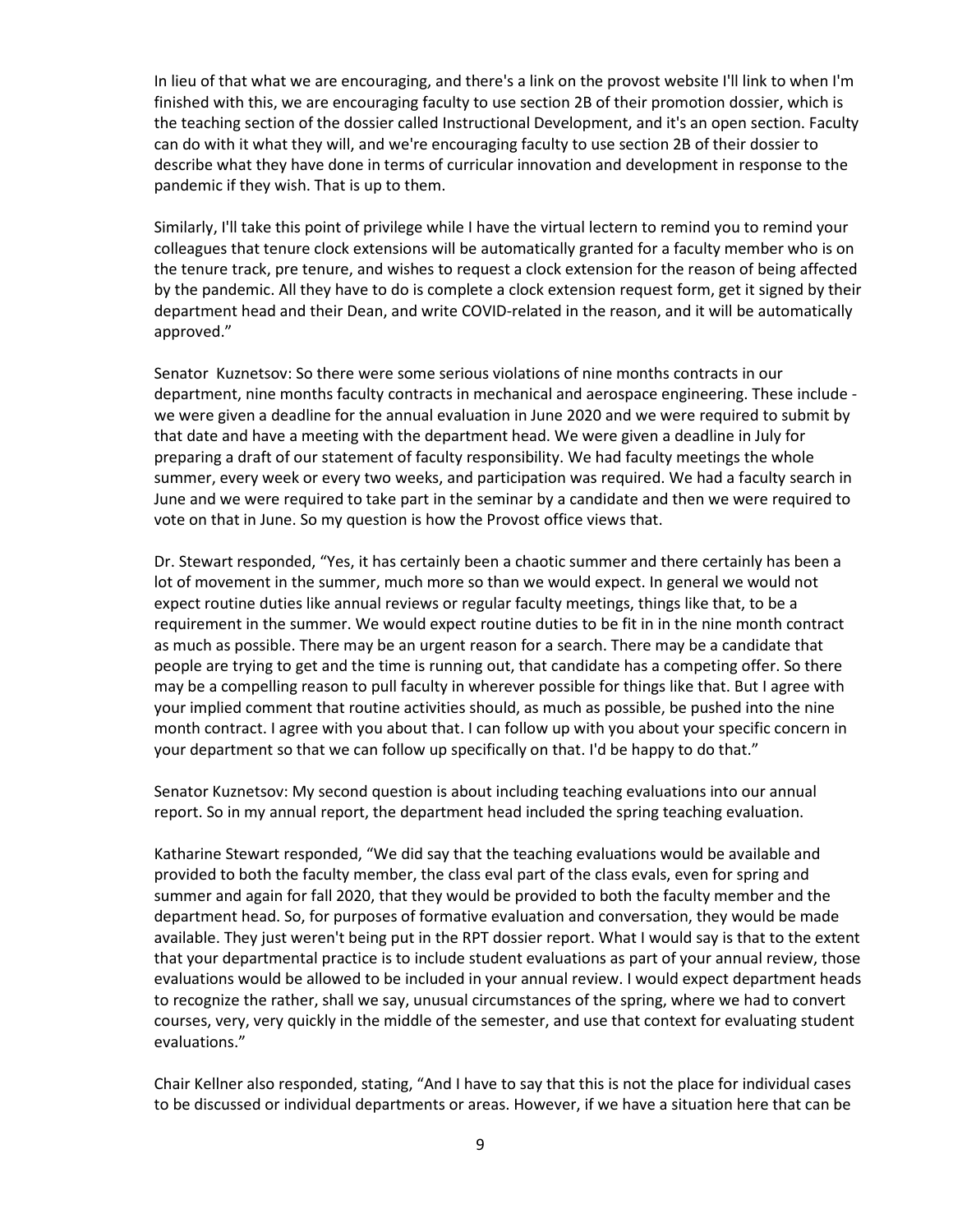turned into something having to do with academic policy for the university, it is very appropriate to bring it to the Academic Policy Committee. I'm thinking at this point of the first point there, what is an acceptable and appropriate, a permissible kind of claim to make on the time of a nine month faculty member in the summer? This is the sort of thing that I think academic policy could well take up."

#### **6. NC State Police**  *Daniel House, Chief of Police*

"Thank you so much. I really appreciate you asking me to come in and talk with everybody. We definitely live in unique times. As you can remember my first day walking in the door was pretty much the first day that we went into full COVID mode. So it's been, needless to say, a very interesting time trying to re-acclimate with the university. It's been an interesting time.

I thought I'd start with just kind of giving a little bit of my background so people know what I've done, and where I'm coming from. Again, my name is Dan House. I'm originally from upstate New York. I've been living in North Carolina for 26 years. I started my career at the Wilson police department in Wilson, North Carolina. I worked there in investigations, I was on their SWAT team for a few years, worked as an investigator and a supervisor. I was, ironically, one of their polygraph off operators at one point. I left there and came here to NC State. So I was hired in as a patrol sergeant and worked my way to lieutenant and watch commander and then later operations manager. I left there and went to the town of Wrightsville Beach, and became their police chief. I was there just shy of nine years.

When this opportunity came up, I jumped right on it because it was like coming back home. So I'm very happy to be back here at NC State. Like I said, I wish it was more to a full campus and being able to meet everybody in person. But we're actually moving through it quite well. So some of the things I'm involved in; last year I was the President of the North Carolina Association of Chiefs of Police. I've been on their Board for about eight years. This is my last year and I finally rotate off as immediate past president. I am also a member of the Governor's Crime Commission and just found out yesterday that I've been reappointed, so I'm back on there for another three years. I work with different entities like the School of Government on changes and policing statewide. Right now we're working on a project called Citation in Lieu of Arrest, especially for those types of crimes that you actually can't even get an active sentence for anyway so why are we incarcerating people pre trial? So those are some of the bigger things that have worked on. I am a graduate of the FBI National Academy, which is basically a senior level management school for police executives. I'm here and very happy to be your police chief.

The Chair asked me a few questions and I thought I'd go ahead and try to answer those to kind of give everybody some a little bit of a perspective on our police department and what we do. I was kind of amazed through some of the events that have gone on here lately, with civil unrest, how little a lot of people actually knew about the police department and what we do. So I think it's important. If we didn't do a good job of advertising that in the past, we certainly need to do it now. But we're a relatively good sized agency, as police departments go, for universities. So we have 67 full time sworn officers, and we have 16 dispatchers. So we have our own 911 center here on campus, 16 dispatchers and the supervisor that run that. Then we have different support functions within the police department. So we are nationally accredited by two different entities. CALEA, which is the Commission on Accreditation for Law Enforcement Agencies and then \_\_ CALEA, which is the campus law enforcement version of that. We are duly accredited, so we have an accreditation manager that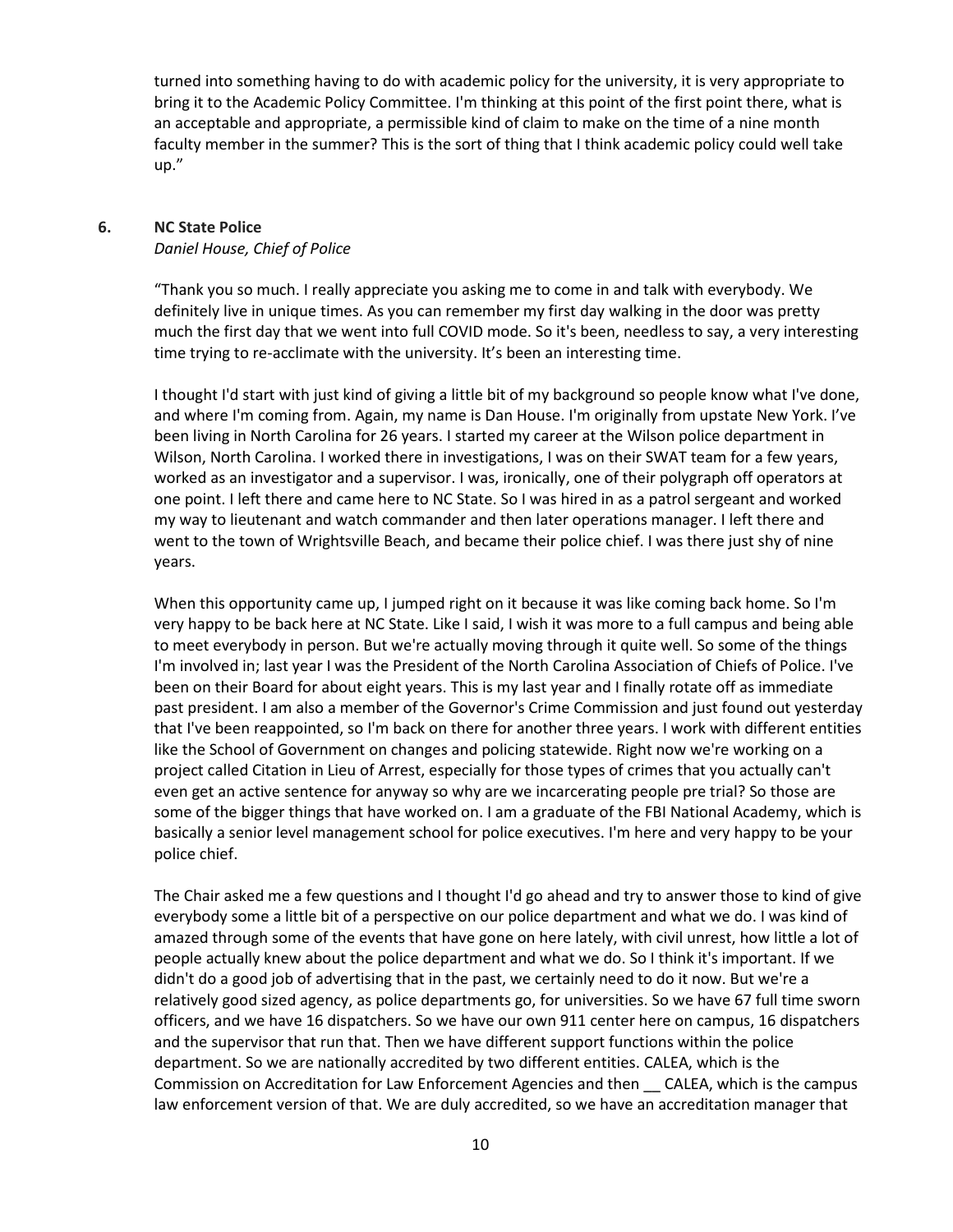goes over all those accreditation standards, and there's quite many, so that's a pretty much a full time job.

We have a Clery compliance officer that's here that looks at all those things that we have to report notifications for. We have a lot of computers because of the technology and we have two gentlemen who do our IT stuff for us. And the rest are police officers that work here. We are kind of a unique department. A lot of departments out there, you either have a really good mix or you have the weighted, usually on the younger side, when it comes to police officers. We are very fortunate in that we have a lot that have a lot of experience. So a lot of the officers we have here are very similar to me, in that they started at other agencies and had a fair amount of experience and then they came here. That was great because not too long ago we had the homicide that was on Centennial Campus. When we had that there was some concern if we have people here that are able to handle a case of that magnitude. And the answer to that is absolutely. We have a lot of people here that have worked in investigations with different agencies, and like myself, working homicides in different agencies as well. So we're very well-equipped to be able to handle those type of things. Most of our other officers here usually have somewhere around about 5-8 years of experience. We only have a small amount that come directly out of the police academy. So my point there is that you have a lot of very good, well-experienced police officers that are here to serve the campus.

Another question that was asked is about the uniqueness of campus policing and is it different. Absolutely. It's a completely different animal. Municipal policing, a lot of things that get called in that maybe do not get heightened attention in a municipality, we do a very good job of addressing those here. So it's very similar. So I've had campus experience and I also have, when working at Wrightsville Beach, a resort community, which is very similar to a campus community. So it's definitely different. On the flip side to that is the amount of resources that we have to tap into. So there's a lot of very professional, intelligent people here that have a lot of experience in different disciplines. So we utilize that to tap into that experience as we police the campus.

In our agency, we are full service; we have a full investigation division, so all they do is work cases. We have a threat assessment unit, so when we have people that potentially pose a threat to the campus, we have a whole unit that works on that. As I mentioned before, we have a full 911 center, 24 hours a day, seven days a week. Some of the things that people would like more of is our mounted unit. We have two horses. If you haven't seen our new ones, they are absolutely gorgeous. They look like mini Clydesdales. We have two canine units, and they're both bomb trained. They're not drug dogs, but bomb dogs. Since we have so many special events, it's much more important to have a bomb dog than a drug dog.

We have a traffic unit, so they monitor traffic and do traffic programs. We have hiring, including hiring recruiting and training, which is highly important and so we have a whole unit that works on that. We have a crime prevention unit as well. Those are the units we have and what we cover here on campus.

One of the other questions was, what's it like policing on an empty campus. Well, it's been very interesting. Much like many of the meetings that we've had, talking with people and trying to have conversations to solve problems. To me, it's just a whole lot easier in person and right now it's very difficult to do that. We are doing our best to maintain as much social distancing as we can for obvious reasons. But that does take away from the interaction that we have with the public. So it's been kind of crazy.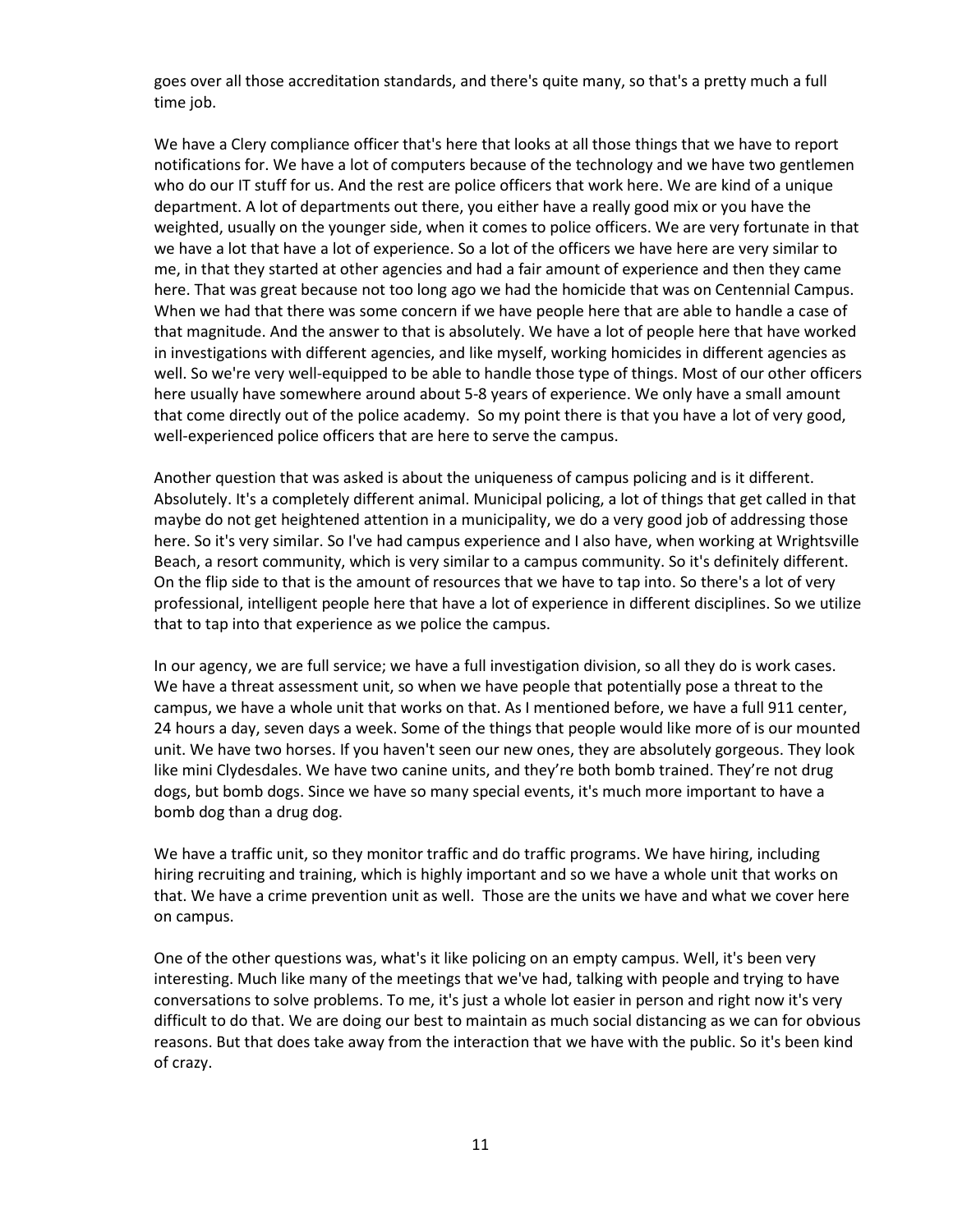And the final question that was asked was about our crime and had crime been in uptick. Just my experience with working here in the past, every time we have a new semester we have new crime because we have new clientele. So much like a resort community, we had kind of two different groups – the residents and the people off-season, and then you had the vacationers during the other time of the year and then all the students came back too. So every time it would switch over, crime would change. The same thing happens here; just about every semester and even in the summer, the beginning of each one, you get a little bit of an uptick. What we've had here lately was a lot of bicycle larcenies, a lot of vehicle break ins. But most of those have been crimes of opportunity. So they were either bicycles unlocked, vehicles unlocked, and that type of thing. The other one that we've had is we had a couple vehicles that were actually stolen. So those were the three things that have popped up. Just to kind of put your mind at ease, we know who they are. We have caught some of them doing them. Unfortunately, some of them are juveniles and the juvenile laws changed, so that's made it a little bit more difficult to prosecute. We are working on both of those cases. So we know who they are and we're on top of trying to make sure we bring them to justice."

#### **Questions**

None

#### **7. Institutional Equity and Diversity Updates**

*Sheri Schwab, Vice Provost, Institutional Equity and Diversity, NC State University*

"Thank you so much. I'm really glad to be here today on I think what you described very aptly as a really important topic and something that is one that I am excited to be working with all of you and many, many people across campus for NC State on to really spend some focused, engaged, intentional time in community engagement around what will NC State do on this topic. So I am excited because I get to use PowerPoint today. I don't know if Hans had a moment of weakness or what exactly happened, but thank you very much.

Over the summer, there was a lot of activity. Many petitions, demands, and conversations with identifying concerns. So at NC State, we wanted to go beyond just responding to demands. We didn't want just to be this, okay checkmark, done. But really we wanted to think about how would we accelerate our strategies and put them into our system so it becomes our culture. Then through that, have real sustained progress, which is what Hans was alluding to, that this will be an ongoing thing, not a one and done, and not one conversation and we think everything is hunky dory and okay and we can just put it on the back burner. But really keeping this topic at the forefront, as it is what the moment calls for and it has for a long time.

And the reason I want to bring this up is that this is not just about this summer. You can refer to this one when we share the slides out to you. But really, the topic of racial equity at NC State and truly across the nation has been one that there's been lots of conversations about. This summer is perhaps different in that everyone seems to be on the same page at the same time, but it's certainly not something that is new or that we haven't attended to before, but it is certainly one to stay on the forefront. So I share that with you, just in terms of a little bit of history, which I know, Hans, you like to weave in as well so people remember context. So really what I want to draw your attention to, and part of the reason why I wanted a slide deck to share is because this summer, one thing if you have not had a chance to really dial in on it, is the Chancellor's memo of July 31<sup>st</sup>. You can find that on the webpage, NCSU.edu/diversity, which you see listed here on the slide.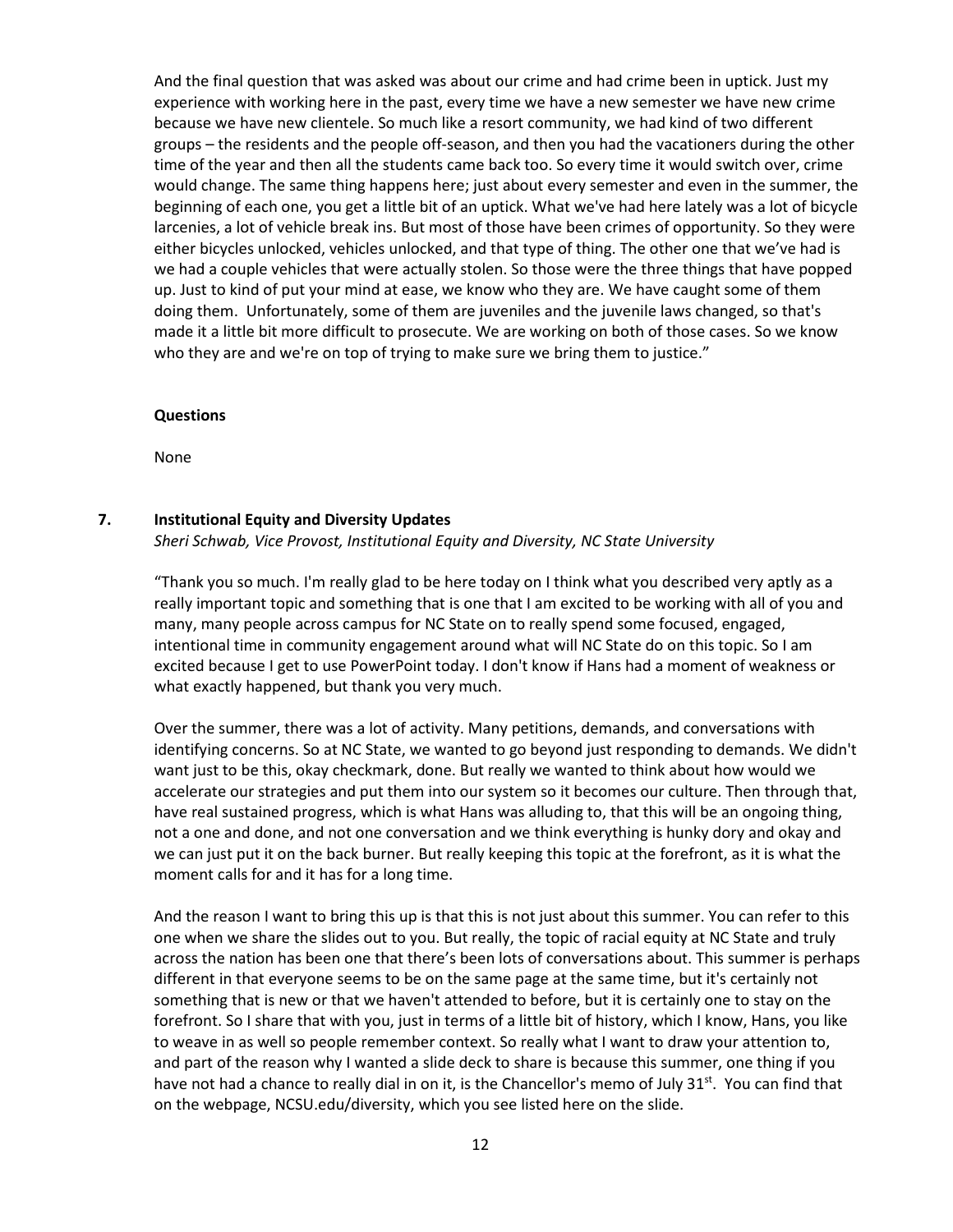But in this memo of July  $31^{st}$  – and there had been a memo earlier in the summer denouncing racism in response to George Floyd, Ahmaud Arbery, Breonna Taylor, and many other names. But going beyond just declaring a value statement, what was the action we were going to take as a university? Not just a statement saying something is bad, but what are we going to do. So, the memo July 31st announced the actions that we were going to be taking. There are many actions - your departments. and your colleges are all doing some very strong work at that level as well. And these are just part of the institution's responses. You can see here, we announced – and this came out recently, that we are one of three charter members of SEA Change, which is what the American Academy for Advancement of Sciences, which I will talk about in a minute. We are one of three at the research one level.

We also put into place diversity, equity, and inclusion (DEI) learning goals for the employee work plans and we are continuing to focus on inclusive teaching and faculty cultural competency as ways that faculty can continue to explore their own individual level cultural competency and build on that as well as put that into their classroom experiences for students. There are mandatory baseline DEI Learning Modules for everyone; faculty, staff, students, graduate students and everyone across the board. So if you are faculty, or an instructor of record of any kind, you would have received an email already that directs you to that learning module. As noted by the Chancellor, this is something everyone will be expected to participate in.

I know Dr. Stewart talked about the strategic planning process. And one of the items we are going to engage in as well is that the senior leaders and the steering team for the strategic plan will work through a racial equity awareness training so that we have those tools and those lenses, much more primed, much more at the forefront as we begin thinking around the strategic plan goals. Not just for the diversity and inclusion task force report, but all of the reports need to be looked at and all the goals and priorities need to be looked at with the racial equity lens.

The Chancellor's memo pointed to the landing page, the diversity landing page, where we're going to do a much better job of communicating, being transparent, being able to let folks know what is going on, and what progress we're making. And this is where anyone can find the responses to the student petitions that were commissioned this summer. So we want to be very transparent with what those responses were, what the progress on them is, and that anyone can find those on our page. This is where the summit was first announced, so let me move to that.

The NC State Racial Equity Summit date is October 15, 2020 and I want to just tell you a little bit about the summit. We are having a guiding coalition, and just this morning we were able to get that memo out. Hans and Jade are both part of that, so we have faculty representation, the staff Senate Chair and Chair-elect, the student body president, some additional undergraduate students, the graduate students, we have some community members and some alumni members. So this group of folks will help us in shaping what is it that we're going to talk about at the summit itself. And so that work will be going on in September, leading up to the October 15th event. Again, the intention is to not just have this be a one and done, but to continue to do it and infuse this kind of continuous engagement around equity issues for all groups, as well as track improvements and communicate our progress over time.

Now, another reason I wanted to use a PowerPoint, because while this is going on, in addition, the UNC System, the Board of Governors has also tasked a racial equity task force. So, these activities and initiatives are going on at the same time. I wanted to make sure folks sort of had a map to understand and hear that there is a difference. One is the one we're doing at NC State and there's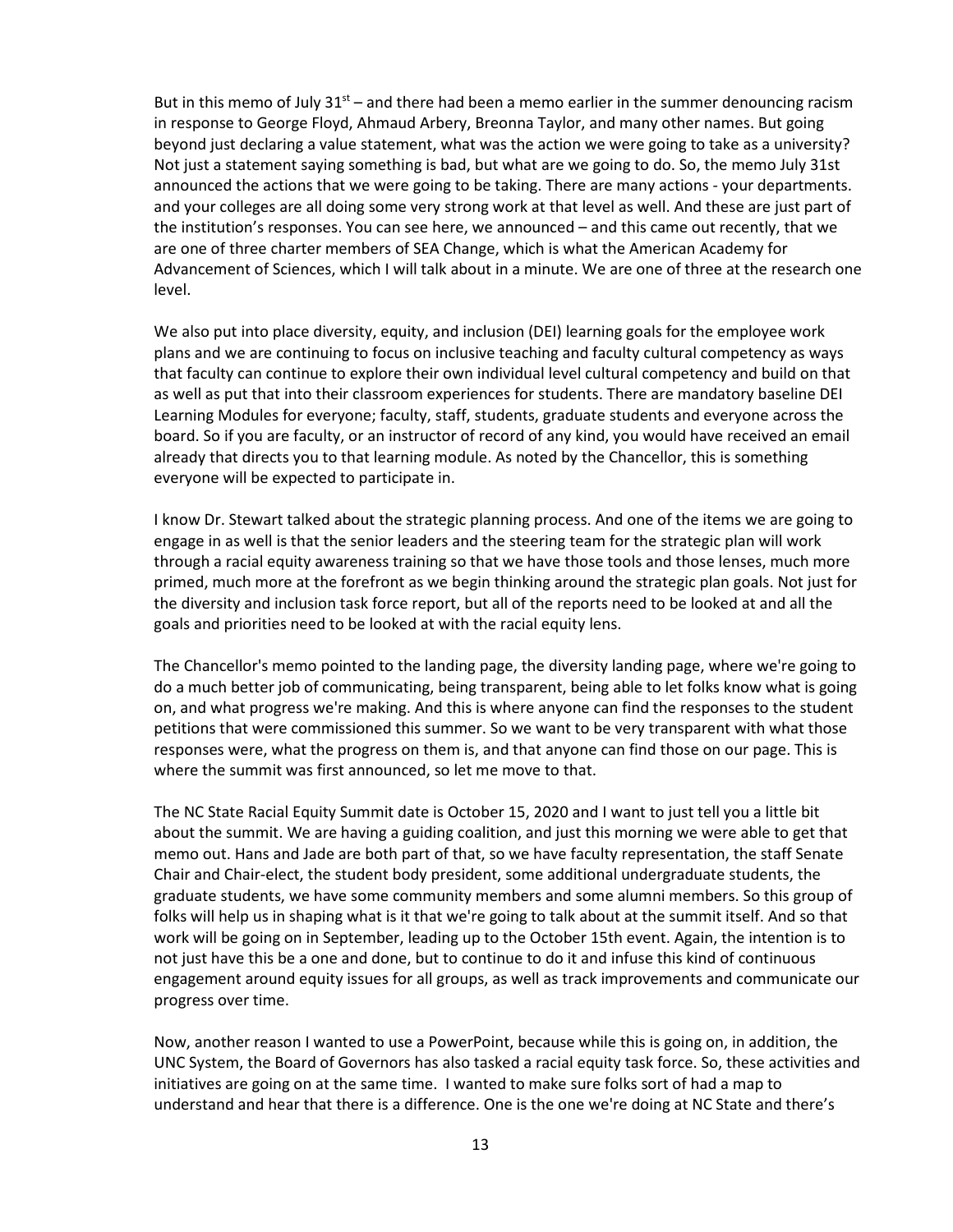one at the System office. This task force will be looking at three specific areas around the student academic experience about faculty, staff and administrators that are equity-minded and how do we recruit and retain and reward folks on that side. And then also, what does it look like to have a safe and inclusive campus in our communities.

Their work will culminate in a report that goes to the Board of Governors due on December  $16<sup>th</sup>$ , and they are going to have recommendations and action steps for the Board to consider. How can you get involved or help your colleagues get involved? Well, right now, anyone can go out to this web page here in North Carolina printed at the bottom of this slide. You can send an email if you'd like, with your input or thoughts or ideas or suggestions whenever you'd like, to the email address or just yesterday they actually created a new way to share your ideas through an anonymous form. So you can go to that web page and click on the form. They thought that might be a good way to get some participation.

And then there will be two other elements to this community engagement part for the task force. One is that there will be a survey that goes out to all faculty, staff, and students. This is from the systems office. That will be in the field approximately September  $14<sup>th</sup>$  through October  $2<sup>nd</sup>$ . That is the timeframe they just communicated. Then after our racial equity summit on the 15<sup>th</sup>, the systems office will be holding virtual town halls October  $18<sup>th</sup>$  through November  $2<sup>nd</sup>$ . So that's another way folks can get involved and share their ideas, thoughts and experiences.

The other part I wanted to be sure to talk about here was the SEA Change initiative, again one of three institutions Research one institutions. And this is SEA, which is an acronym for STEMM Equity Achievement, and is a way to increase access to inclusion in STEMM education specifically. So this is a self- assessment type of activity through the American Association for the Advancement of Sciences, peer reviewed, and one of our very own faculty members was part of the group that put this together, Dr. Christine Grant of the College of Engineering. So we have a home tie to it and it is also something that we're just very proud to be one of the charter members, along with the University of Illinois Urbana Champaign and UC Davis. So again, this is just going to help us look not only at the individual level, but at the systemic level, the department level, the college level and the university level to help address our culture, programs, processes and policies, and hopefully to be seen as a member of a global higher education community really dedicated to equity, inclusion, and diversity.

And last, I'll leave you with just a few resources. If you're looking for information, you can certainly go to our OIED resources page. I encourage you all to subscribe to the Diversity Digest, you can keep up to speed with everything that's going on. And again, I really encourage you to look at the landing page, University's diversity landing page. We just launched a brand new refresh of it yesterday and so it looks really good. It has a lot of information, and we're really going to plan to use it much more often to communicate what is going on. So thank you and I'm happy to answer any questions."

#### **Questions**

Chair Kellner: The makeup of the guidance coalition. I have never seen a group like this or like anything that had no administrators on it whatsoever. I know all the people on it just about and they're all great people. But what was your thinking there?

VP Schwab responded, "It was intentional to not have administrators on it, but to get the voices of the community to be able to speak; undergrad students, graduate students, faculty, staff, alumni and community members. So you all will be working with a facilitator and using the Appreciative Inquiry model. And that really is intended to infuse the voice of the community. What will come out of the